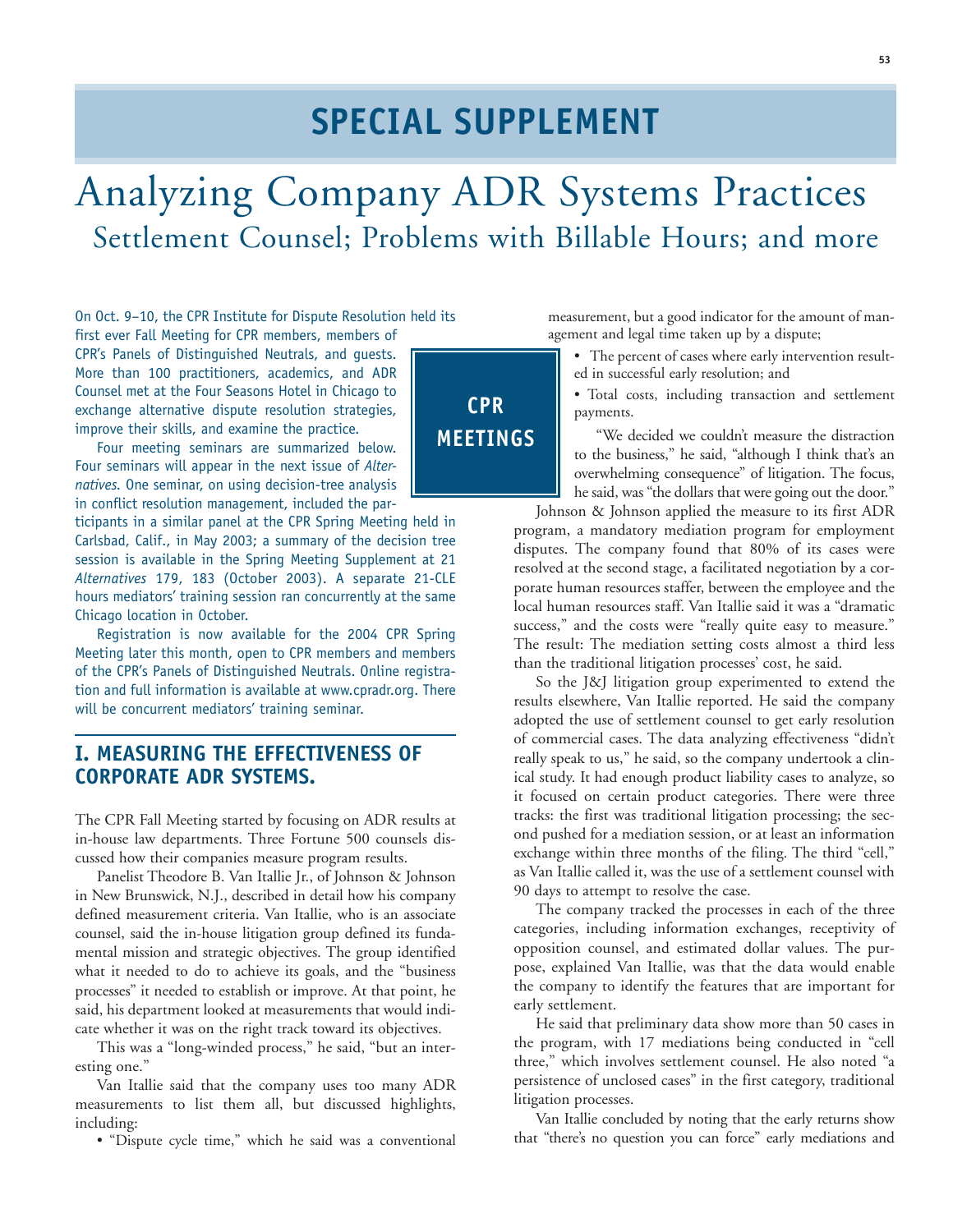P. Elpidio Villarreal, counsel for litigation and general policy at General Electric Co. in Fairfield, Conn., opened his segment by noting his company has "a kind of cradle-to-grave approach to dispute resolution processes, from the initiation of the dispute—not the lawsuit but the dispute—to its conclusion." He said that measuring results has been harder than setting up ADR processes.

GE's four key data measurement points, said Villarreal, are legal costs, including costs of accountants and experts; resolution costs, which include settlement and judgment costs; resolution methods; and cycle time.

The company has "several thousand pieces of litigation at any given point in time," he said, "with the corporate headquarters focusing on the toughest cases, usually about 250 of the existing cases." GE measures the ratio of litigation costs against revenue of the company. GE's conflict resolution practices have helped lower that ratio, he reported.

In 1999, Villarreal said that 44% of the company's total outside legal expenditures was devoted to litigation. That percentage had declined to 28% by 2002, he said, adding that dollar amounts have "remained flat for the last four years," despite 30% increases in the company's revenue base, and in the rates charged by outside counsel. "Cycle time," he added, is "trending down."

Much of GE's data, Villarreal said, comes through its outside counsel management system, which collects data on early case assessments and in turn helps the in-house attorneys evaluate outside counsel.

Janice Innis-Thompson, senior litigation counsel at New York-based International Paper Co., said that conflict resolution processes still need to be sold internally at her company. Measuring and disseminating the results showed the nonlegal executives that "we're not just simply spending their money every 60 to 90 days after a dispute had been filed, but that we were actually earning our keep as litigation lawyers for the company."

She said that the company began increasing conflict resolution practices in 1999 by hiring a mediation counsel. Business attorneys were told to add mediation and general ADR provisions to their contracts, Innis-Thompson said. "And it worked very effectively in ... acquisitions and divestitures because we tend to have fewer litigations out of the deals now than we did before."

The next step, she said, was analyzing existing litigation. International Paper found that it dealt with about 650 litigation matters annually. She said settlement costs and cycle time were examined. Business managers were surveyed on how much time they spend on litigation, and, specifically, on discovery, depositions, claim specifics, and the effect on customer relationships.

The cases were personal injury and property damage, commercial or contract cases, bankruptcy, and product liability. The company does not have an employment program, Innis-Thompson said. The company developed the median figures on costs, cycle time, management time expended, and the effect on relationships.

She discussed the results, which showed that many of the personal injury cases it faced were coming from third-party contractors. New indemnification language was designed for

## **An Automaker's ADR Numbers**

Thomas A. Gottschalk, senior vice president and general counsel of General Motors Corp. in Detroit, addressed the first CPR Fall Meeting last October, describing how the world's largest automaker deals with thousands of disputes annually.

Gottschalk, who has been involved in CPR Institute efforts to boost ADR use for two decades, said the speaking invitation prompted him to look at GM's ADR use. "We rely on ADR in every facet of business," he said. The only exception is employment disputes with salaried, nonunion workers. He said that GM management believes that installing an employment ADR system for those workers would provoke "anxiety" over layoffs.

Gottschalk said that arbitration clauses in cross-border commercial contracts are standard operating procedure, as well as contracts with major "relationship partners" like Suzuki and Fiat. He said arbitration isn't typically included in U.S. supply contracts.

Mediation, he reported, is used in product liability cases.

He described GM's huge franchise programs, which he said involve 8,000 franchise dealers. He said a 1990 overhaul of the GM dealer franchise agreements resulted in four agreement formats, three of which have mediation as a key component.

Last year, GM sold 8.6 million cars and trucks worldwide. Gottschalk said that the company fields about 2 million customer assistance calls.

Gottschalk detailed the disputing numbers. He said that 20,000 cases went before state Better Business Bureau-style arbitration boards in 2002—but nearly 80% were resolved without arbitration.

He said that the company had 310 litigation matters in U.S. courts between 1999 and 2001, while at the same time it conducted 101 mediations. The 3-to-1 ratio is now closer to 1-to-1, Gottschalk reported.

Mediation also is having a positive effect on union grievance procedures, which use informal arbitration processes too. He said about 57,000 union grievances were filed with GM in 2002.

And in the product liability arena, Gottschalk said the company averages 1,000 cases annually, and 100 to 150 are mediated. The mediated cases are personal injury and property claims.

those contracts as a result, she said, but the ADR language made the contracts more effective.

Since the ADR programs began five years ago, she said, International Paper has reduced fees and costs by about 25%, and the cycle time for personal injury claims and cases has been reduced to about six months. "So by the time the lawsuit is actually filed, many of the times, we know a lot of the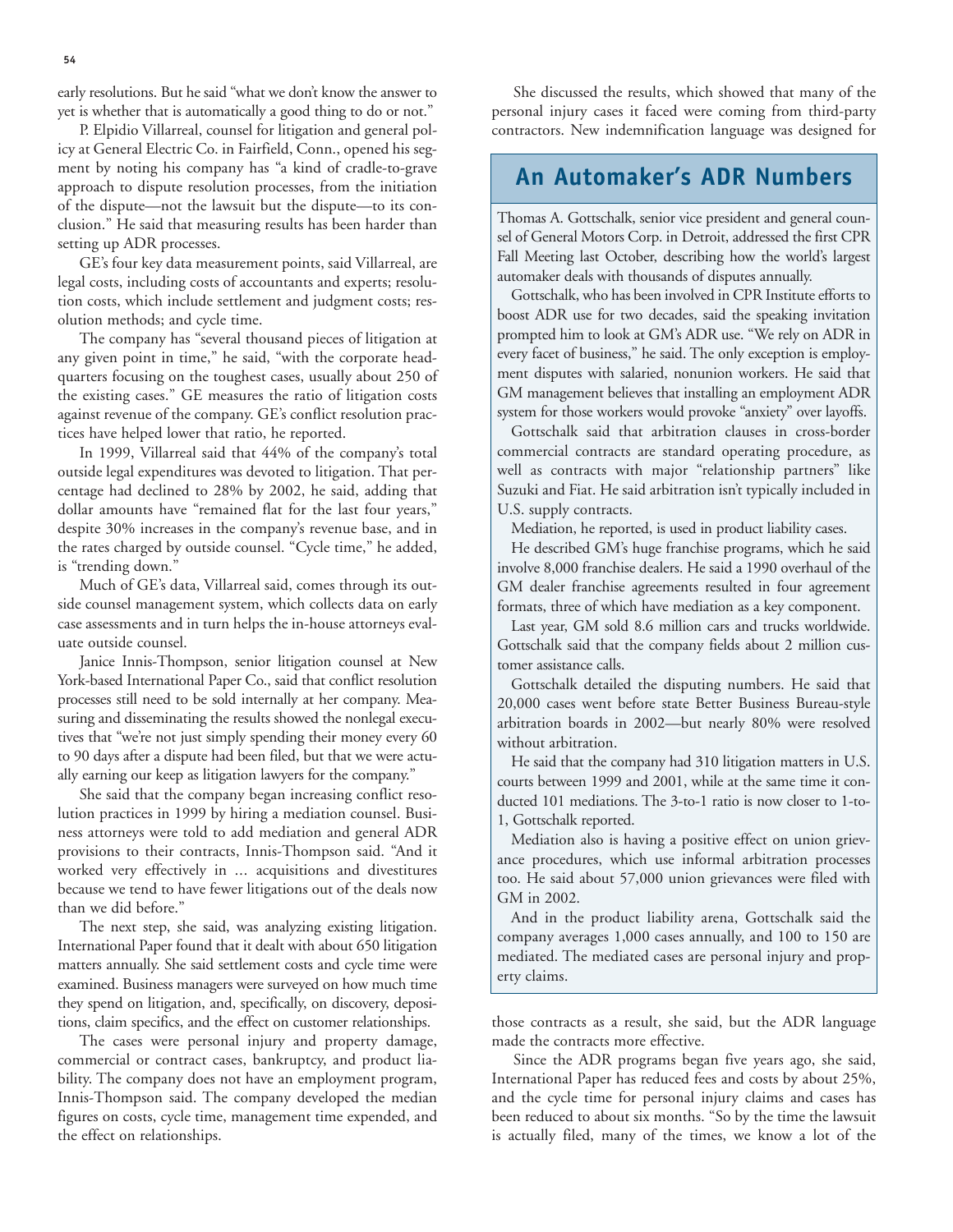groundwork, we know a lot about the case, and we have enough information to make the decision regarding whether we want to settle it," she said.

During the Q+A period, Villarreal said GE tried to maintain a mediator list, but it was abandoned "because, frankly, if you use a mediator too often, the other side to the mediation gets uncomfortable." But Janice Innis-Thompson said that International Paper has had success maintaining a list, and it provides consistency.

"I don't think there's any question," added Theodore Van Itallie, that "the quality of the mediator is frequently outcome determinative."

#### **II. THE NEUTRAL AS CASE MANAGER.**

The second fall meeting session presented two longtime practitioners weighing trends for ADR neutrals in mediation and arbitration.

First, Paul M. Lurie, a senior partner at Chicago's Schiff, Hardin & Waite, focused on mediation issues. He was followed by veteran labor arbitrator Stanley P. Sklar, a partner in Chicago's Bell, Boyd & Lloyd.

Lurie said he is most interested in why mediations fail, because those situations provide roadmaps to improving processes. The first failure spot, he said, is in the preliminary stage—when parties won't follow through on dispute resolution clauses they have constructed, or are resistant to a judge referral to mediation.

Lurie, who focuses on construction law ADR, said that the problem requires that neutrals and advocates involve the people responsible for the original ADR requirement, to get them to "sell the process" to less ADR-sophisticated colleagues. He said that the neutral is usually the best person to bring the correct people at the parties to the negotiation table.

He said that processes without individual design elements tailored by the neutral to the parties are candidates for mediation failure. He warned that former judges are neutrals who are prone to "use cookbook approaches to mediation." He said that setting up a mediation requires a lot of contact between the neutral and the party, and that mediators should avoid rote scheduling and briefing practices.

He said he prefers process design by institutions, such as the court or the parties, rather than the mediator. But he said that "the real world is [that] it's going to be the mediator that is going to design the process."

He explained that advocates need to embrace the educational aspect of the mediation process, and said he asks key party personnel, judges, or appointing authorities to urge mediators to communicate with resistant parties.

Lurie said the formality of the often-requested mediation brief usually is unnecessary. He said commercial cases often involve contract performance, and that brief-worthy legal issues are rare. "Sometimes the lawyers have some sort of an internal need and really want to file a brief," said Lurie. "I really try to

prevail on the parties to minimize expenses to their client by not going through that exercise."

Lurie said that as a mediator he tries to develop a relationship with a letter to the parties to build confidence in him touching base, he said, to "try to begin to develop some empathy." The first letter includes proposed telephone conference

**'It's amazing how experts can work in a cooperative venture when they're told by a mediator to do so ... '**

dates, sets aside calendar time, and other ministerial requests. Then, Lurie said, he sends the parties a long list of questions the basis of information exchange—designed to get to the bottom of the dispute.

He said that he encourages parties to retain an arbitrator in case mediation doesn't work. He said the implied threat of the potential failure of their preliminary arguments before an arbitrator helps them reach more reasonable positions in mediation.

He said that the neutral's role of facilitating information exchange between the parties "is extremely critical to the process design." He told mediators to take advantage of the ability to have ex parte communications during the information exchange. He said he urges parties to call him if they aren't getting what they need from the other side.

Lurie said that the role of mediation experts is a potentially "big failure point," particularly in technical cases like construction. He cited two extremes: The lack of experts is a problem, but also, he said, parties invest a lot in their experts' opinions, and that creates problems too.

Experts need to be present at the mediation, according to Lurie. "And I do not allow any negotiation to take place," he said. "The purpose is information exchange. Let the experts talk to one another—and I've even given the experts assignments to go back and, 'Mirror your differences.'" The purpose, he said, is so that when the parties come to the mediation they "have something to talk about [such as] 'Where's the gap?'" Lurie added: "[I]t's amazing how experts can work in a cooperative venture when they're told by a mediator to do so, as distinguished from being in an advocate-type situation when they are told by the lawyers that they're there to represent a party."

Lurie said that parties and mediators often come to mediation as though they already were on trial, ready to attack opponents.

He said that decision makers need to be empowered. He said that he tells the parties that an arbitrator isn't any smarter than a party. Like the party, the neutral understands industry practices and contracts. So, Lurie says, he asks each party to "sit and listen to what the other side has to say as if you were the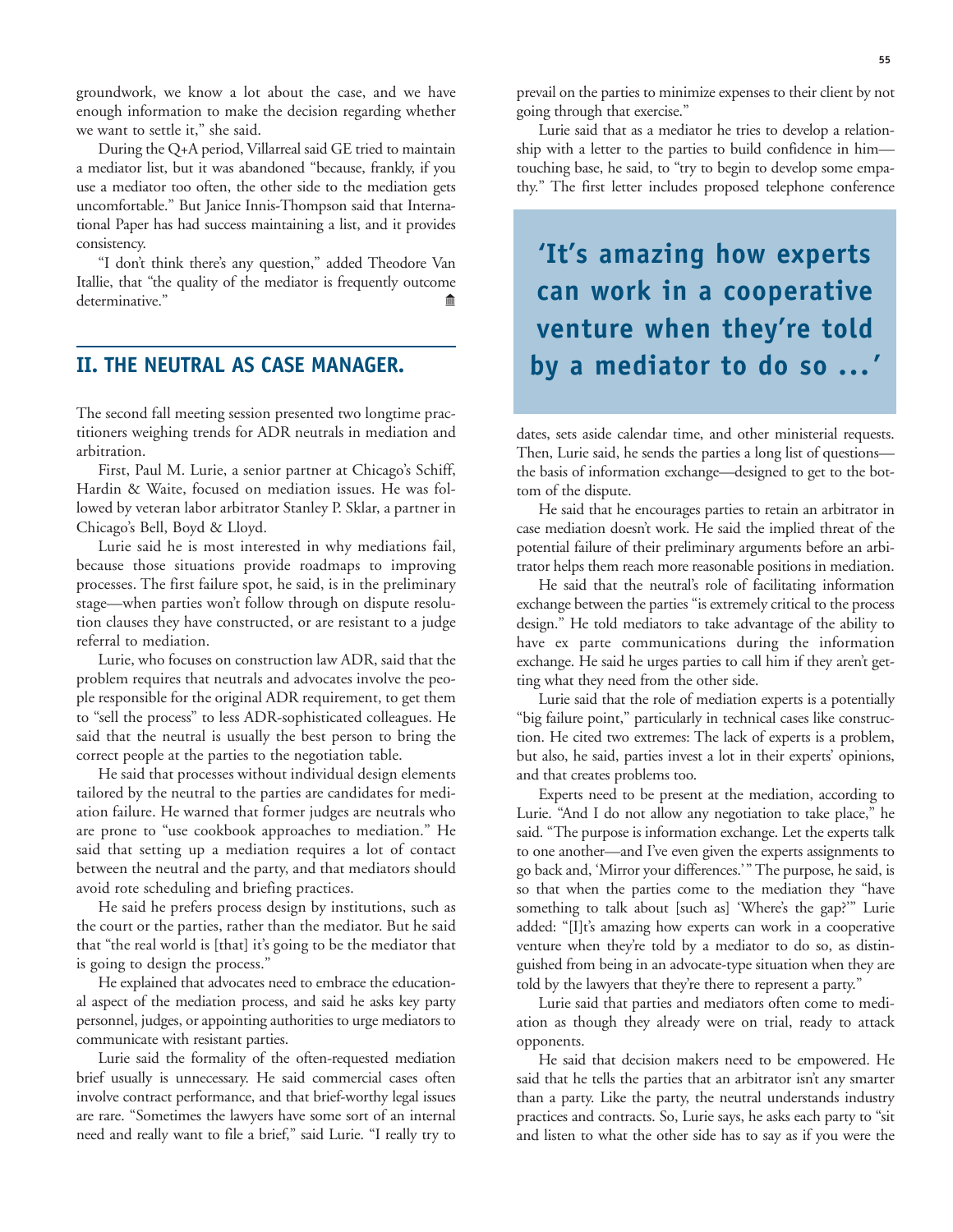arbitrator or as if you were the judge or as if you were the jury." He says he asks them to open their minds and listen.

Lurie returned to process design considerations, noting that time commitments are an important tool for the neutral. "I like to keep people late at night," he said. "I like to wear them out."

He said that mediators "should always say to the parties 'I'm making progress' even if [they are] not making progress, because incremental progress is extremely important to the process."

Lurie concluded with a discussion of settlement agreements. "[I]f the case is settled," he said, "I do not want the parties out of my sight without a written memorandum of settlement."

Stanley Sklar focused his portion of the session on arbitration. He advocated a stronger presence on process issues for arbitrators than they traditionally take. "I am a firm believer that arbitrators are paid not only to make a decision, but to manage the process," he said.

Arbitration process problems come from poorly written clauses, he explained, which provide the arbitrators the authority to deal with process issues. "How many transactional attorneys," he asked, "addressed the dispute resolution mechanism with the same degree of care that they addressed the economics ... and the terms of the deal?" Sklar, who also concentrates on construction work, endorsed step processes.

He said key points he addresses in clause drafting are:

- Punitive damages: "[A]s much as I like ADR, there is no way that I am going to permit a nonjudicial body to impose punitive damages.
- Nondisclosure.
- The structure of the prehearing conference, which should be focused on moving the case forward, not merely rehashing the dispute.
- Discovery limits.

The most important issue for parties going into arbitration, Sklar said, is the panel's quality.

He said that discovery is the most common cause of major pre-hearing disputes. He urged arbitrators to take control to ensure that arbitration is a more efficient process than litigation. He asked, "Do you really need all those depositions? Do you really need all of these items?" adding, that as an arbitrator, "I won't allow interrogatories. Interrogatories are a total waste of time because the answers are prepared by counsel. ..." He said he will put hour limits on depositions to rein in litigation-like practices.

Sklar briefly discussed a variety of arbitration issues before taking audience questions, including document production, dispositive motions, and experts. He said that the only evidence rule that an arbitrator should consider is whether the evidence is relevant and reliable, noting that hearsay isn't a danger where the arbitrators have subject matter expertise.

During the audience discussion, Paul Lurie, agreeing with Sklar's point, said that arbitration deposition requests must be controlled by the neutral. "I really think that a lot of facilitation can happen on the arbitration side and eliminate depositions," he said.

### **III. THE UNINTENDED CONSEQUENCES OF THE BILLABLE HOUR.**

Decrying the billable hour, a first-day meeting panel urged imaginative fee arrangements between clients and lawyers that panelists said would save clients' money and spark better work.

Moderator Mitchell A. Orpett, of Chicago's Tribler Orpett & Meyer, opened with anecdotes relating to law firms' efforts to raise billable hours among associates and track hours more closely, using increasingly sophisticated software.

Former American Bar Association President Robert E. Hirshon was the first panel presenter. During his 2001–2002 ABA tenure, Hirshon formed a commission that looked at the effects of billable hours on the legal profession.

He said that the "concept of billable hours" was responsible for "unease" in the profession, particularly for younger

# **The most important thing is 'creating value out of the relationships.'**

lawyers who said that work requirements prevent them from doing community service and pro bono work. He said that lawyers at all professional stages said that "there has to be a better way" than judging one another's worth than the amount of hours they work.

Hirshon, who is chief executive officer of Tonkon Torp, a Portland, Ore., law firm, reviewed the history of the billable hour, noting that it replaced fee schedules, which were the predominant pricing models in the 1940s and 1950s.

He said that the average Wall Street firm associate is expected to work 2,400 hours annually, which has huge implications for the level at which they perform, their attention to ethical details, and their personal lives.

Hirshon said a recent ABA study showed lawyers leaving the practice at the highest rate ever. "They're paying off their debts, which are at an all-time high," he said, "and then they're getting out of the profession."

Moderator Orpett asked the panelists which of the negative consequences of billable hours mattered to clients, citing diminished mentoring, ethics, professionalism, pro bono work, access to justice, and affordability.

"[C]ompanies do care and they don't care," responded Thomas J. Sabatino Jr., senior vice president and general counsel at Baxter International Inc., a medical products company in Deerfield, Ill. "Obviously the most important thing for us is value creation, and creating value out of the relationships."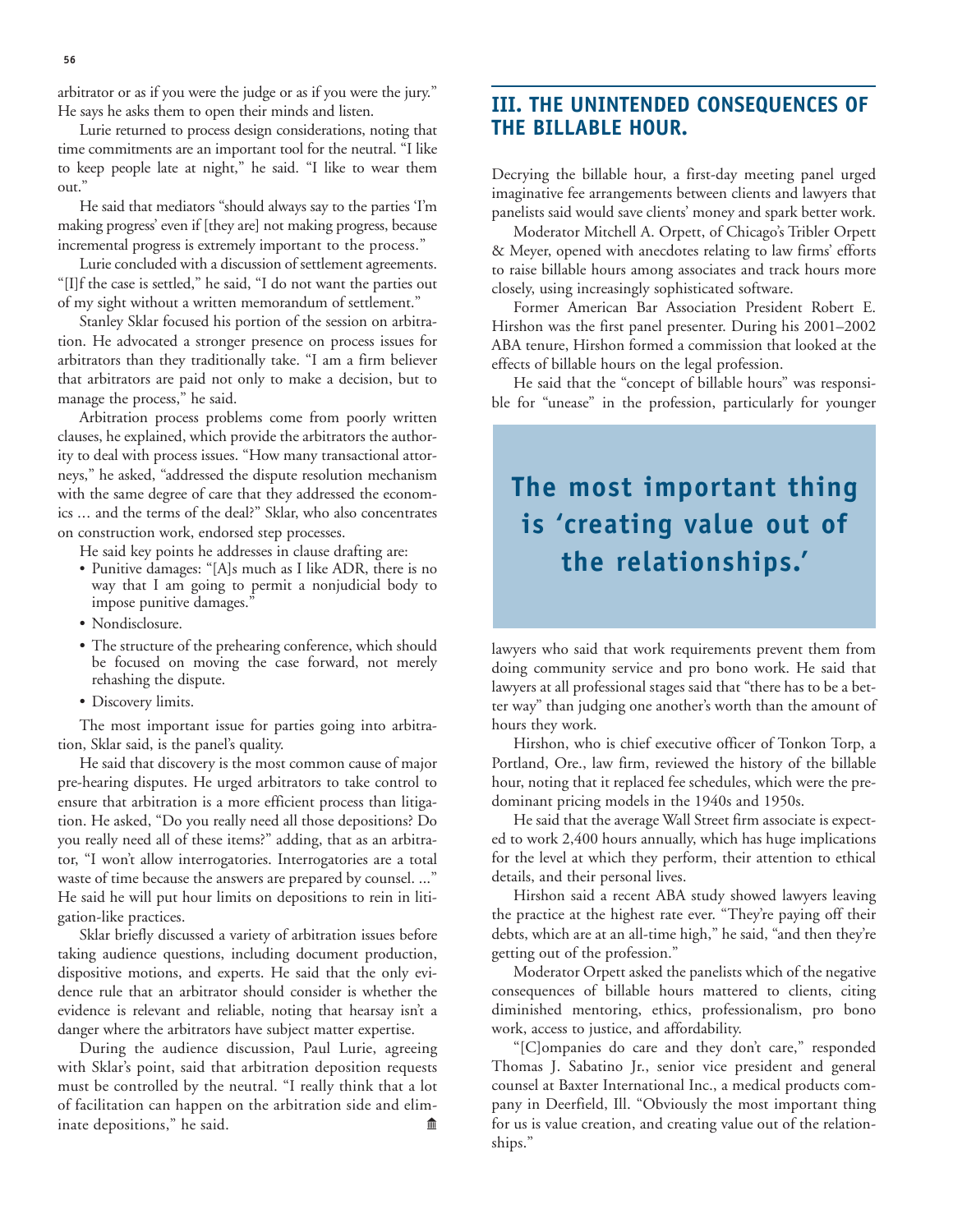Sabatino explained that for companies, the value was in the result. He said that corporations are more concerned about societal needs, such as access to justice issues, than the work life concerns of law firm associates.

Davis D. Carr, senior vice president of claims at Chicago's CNA Commercial Insurance, which is a unit of CNA Financial Corp., had similar views, and suggested that there is a correlation between honesty, ethics, and the best practitioners. He said that a failure to mentor has hurt law practice in recent years, and was a result of the need to bill more and devote less time to development.

Carr said that convincing senior management that higherpriced lawyers are a better bargain for the company is "a tough sell."

Sabatino added that increasing complexity and numbers of cases has made for "high-stakes poker" in litigation decisions, meaning that value determinations must be more precise. "[P]ublic corporations need [a] level of certainty so they [can] predict what's going to happen this year and next year," he said. He said that alternative billing arrangements require law firms "to assume real risk, not just ... 'facial risk.'" He said that Baxter is a plaintiff in an intellectual property case in which its outside counsel has discounted its fees 55%–and "if they win, they get three times that unbilled amount."

Davis Carr said that both lawyers and clients are too timid about clearly communicating expectations and goals. The problem is "a disconnect between what the client expects and what the law firm is doing."

Moderator Orpett said to Bob Hirshon that, based on the panelists' reactions, it doesn't appear that "the unintended consequences of the billable hour are ... as dramatic to our clients" as Hirshon indicated in his opening remarks. Hirshon countered that the panelists are older and have gone through a different process than young lawyers.

Opportunities for good trial experience often don't exist at either large or medium firms, he said. The in-house counsel on the panel "can get the lawyers that they want," Hirshon said, adding, "my concern ... is the next generation." He repeated his earlier point: young lawyers are leaving the profession at an "alarming rate," because the experience they are getting often is poor.

Mitch Orpett added, "I've become convinced that the more I got into managing my firm ... that law firms as traditionally structured ... have as little to do with client interests as any business I've ever seen on any side of any profession." He added:

I see good minds coming in and with all good intentions dedicated, committed to be good lawyers—to serve their clients—and within a year, even in the more liberal lowpressured firms, [they] are thinking billable hours.

During a question-and-answer period, an audience member said that attorneys need to be vigilant about using, for example, "uninformative arbitration clauses that don't specify rules about discovery and the like," and as a result, "maximize billable hours" instead of realizing litigation-alternative savings. Davis Carr said that billable hours pressure has made ADR "into a much more expensive thing than any of us had ever anticipated."

The audience member replied, "So we are saying that the unintended consequences of the billable hour is ADR and

# **Settlement counsel are like an alter ego that embraces the company philosophy and management.**

another unintended consequence of the billable hour is that ADR looks just like litigation."

Another audience member said that alternative fee arrangements work when there is a long-established relationship between outside counsel and a corporation. "It's a little bit harder when you have a new relationship to enter into creative alternative arrangements," the meeting participant said.  $\Box$ 

### **IV. SETTLEMENT COUNSEL: MOST RECENT APPLICATIONS OF A PERSISTENT CONCEPT.**

Two veterans of litigation over defective tires discussed building settlements by hiring attorneys specifically to negotiate resolution, rather than to work in the courtroom.

Lawrence Curtis, of the Rockville, Md., office of Ringler Associates, a firm that consults on structured settlements, and Thomas Woodrow, a partner at Holland & Knight in Chicago, discussed their experiences with Firestone Tires.

Curtis was senior counsel for product liability/risk management, for Akron, Ohio-based Firestone Tire & Rubber Co. in the 1970s, and faced product liability litigation. Woodrow is one of successor Bridgestone/Firestone Americas Holding Inc.'s settlement counsels for the more-recent suits stemming from the failure of Firestone tires on Ford Explorers.

Curtis said the litigation 25 years ago over a radial tire resulted in more than 1,000 cases filed against the company. He said most were negotiated into settlement, but in those early days of corporate ADR, it took nearly a decade, and the company shouldered 10 years of defense costs and risk.

The current tire woes have existed since 2000, with most of the settlement work being accomplished in less than three years. Curtis, who also is working on the current cases, credited the use of settlement counsel, which he defined as "an attorney representing a client for the purpose of settlement and not for the purpose of litigation defense."

He said the "new model" exists because of "client frustration; decentralized models for case handling; tighter resources; the problem of costs; lengthy and unpredictable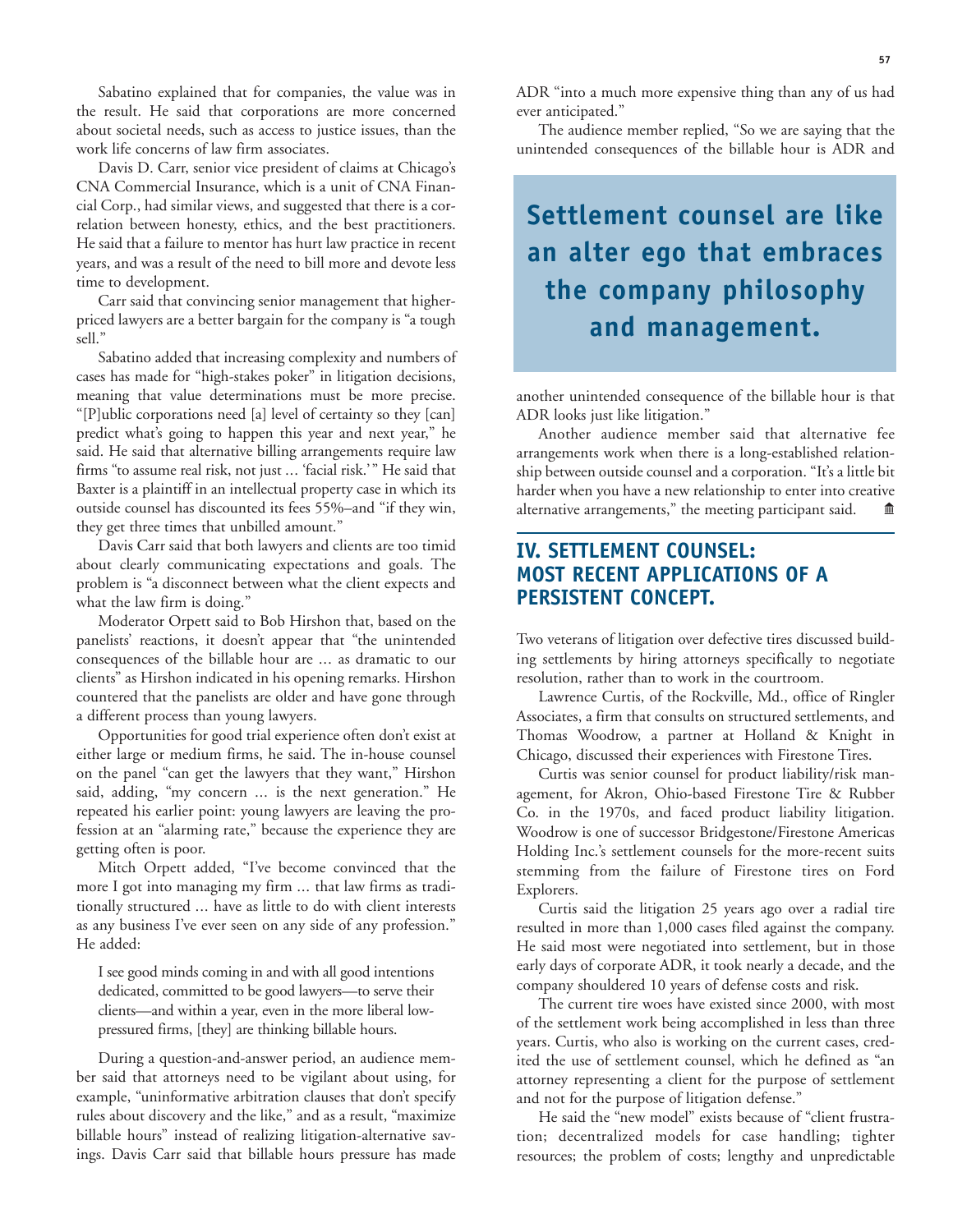dockets; how fast these cases come up; barriers to early resolution and evaluation; the inability to gather information quickly enough; the organization of the plaintiffs' counsel; and different levels of the quality of handling across the country."

According to Curtis, settlement counsel need "a long history" with the client. They must understand the client's litigation needs, processes, and resources. He said that settlement counsel are like an "alter ego" that embraces the company philosophy and management. He said settlement counsel should know the local judges and jurisdictions where the litigation will take place. The settlement counsel, said Curtis,

has to be diplomatic. There has to be a trust relationship developed; the person has to have authority and be able to speak authoritatively on all of the aspects of this litigation. And the individual has to be compassionate. It has to be a person who can sit down at the mediation table, meet people for the very first time some of them angry and frustrated by the fact that they have suffered injury as a result of a nationally publicized product failure—and be able to develop a human relationship. But the person must also be a negotiator and understand the process of mediation [and] be a mediation advocate. And be willing to cut to the chase, [and] cut through red tape to achieve a timely result.

Thomas Woodrow briefed the audience on the history of Bridgestone/Firestone's current tire litigation. He said that until 2000, and except for the period discussed by Curtis, the company carried "in the relatively low double-digits of cases on an annual basis—something that was manageable and something that the company was willing to take on in the courtroom." He said the company has a small in-house litigation staff.

Woodrow added, however, that the company litigated the cases hard. "We wanted to get in there and dig down and defend the product because we absolutely believed the product was safe, competent, there were no issues with it and if the product failed, we can find the reason for it."

The strategy didn't work after the Ford Explorer's recall. Between the beginning of 2000's fourth quarter and the end of 2001's first quarter, the litigation increased from double digit numbers to "quadruple digits." The U.S. Department of Transportation's National Highway Traffic Safety Administration was investigating the tire maker, and state attorney generals were looking at the recall too.

Woodrow said that the courts in which the litigation was situated—Texas, Florida, and California—are considered dangerous for defendants. Finally, he noted there were international cases and "issues with our co-defendant," Ford Motor Co., of Dearborn, Mich.

The principal action, explained Woodrow, centered on Texas. He said he hadn't acted as settlement counsel before. He said that consolidation was a problem in Texas because of arcane rules that required consolidation within administrative regions. Eventually, one region took control, and the others followed the lead.

A case management order was developed and later adopted that included a mediation session before trial. The company and Holland & Knight set up two tracks, one to defend the company, and another to deal with potential settlement. "We actually had a letter go out from the client to all of the plaintiffs' lawyers in Texas telling them that for settlement purposes they were to talk to the designated settlement counsel, and for all other matters to talk to our defense lawyers," Woodrow said.

He said that Bridgestone/Firestone, which is the U.S. subsidiary of Tokyo-based Bridgestone Corp., retained a Texas plaintiffs' attorney to be a settlement counsel too. "And that opened an extraordinary number of doors that I could not have opened by myself and that Holland & Knight could not have opened by itself," he said.

Bridgestone/Firestone pushed harder for settlements by mid-2001, Woodrow said, when the company asked for a more detailed case management order. The order contained a settlement program with time limits, participants, and locations, and was now called the Early Resolution Program. Under the order, plaintiffs were required to address discovery early for the settlement conferences, and needed to provide Bridgestone/Firestone the actual, damaged tire; accident reports; and medical and other damages information forming the claim's basis, including lost wage and future medical provisions.

The result, said Woodrow, was that the defense could get the information it needed to settle the cases expeditiously "without interrogatories, without production requests, [and] without any of the other nonsense that we usually have to go through. ..."

He continued: "The quid pro quo was we had to set up a meeting in a place that was convenient, at a time that was convenient, and we had to show up in good faith with enough money to settle the case—or at least to make a good attempt at it."

Woodrow said a defense "attitude adjustment" was needed to make the case management order process work. "[W]e were not going to be successful at our job if the only objective was to settle the case for the absolute rock-bottom dollar possible," he said.

"We had to shift our attitude a little bit in order to reduce the docket by approaching this from the standpoint of fairness," said

**'The ability to resolve the cases and to have a track record of resolving the cases also shut down the bad verdicts.'**

Woodrow, citing, for example, the company's adoption of a position that demonstrated "We are here to settle this case with you for a fair amount. Now, we may differ about what that is."